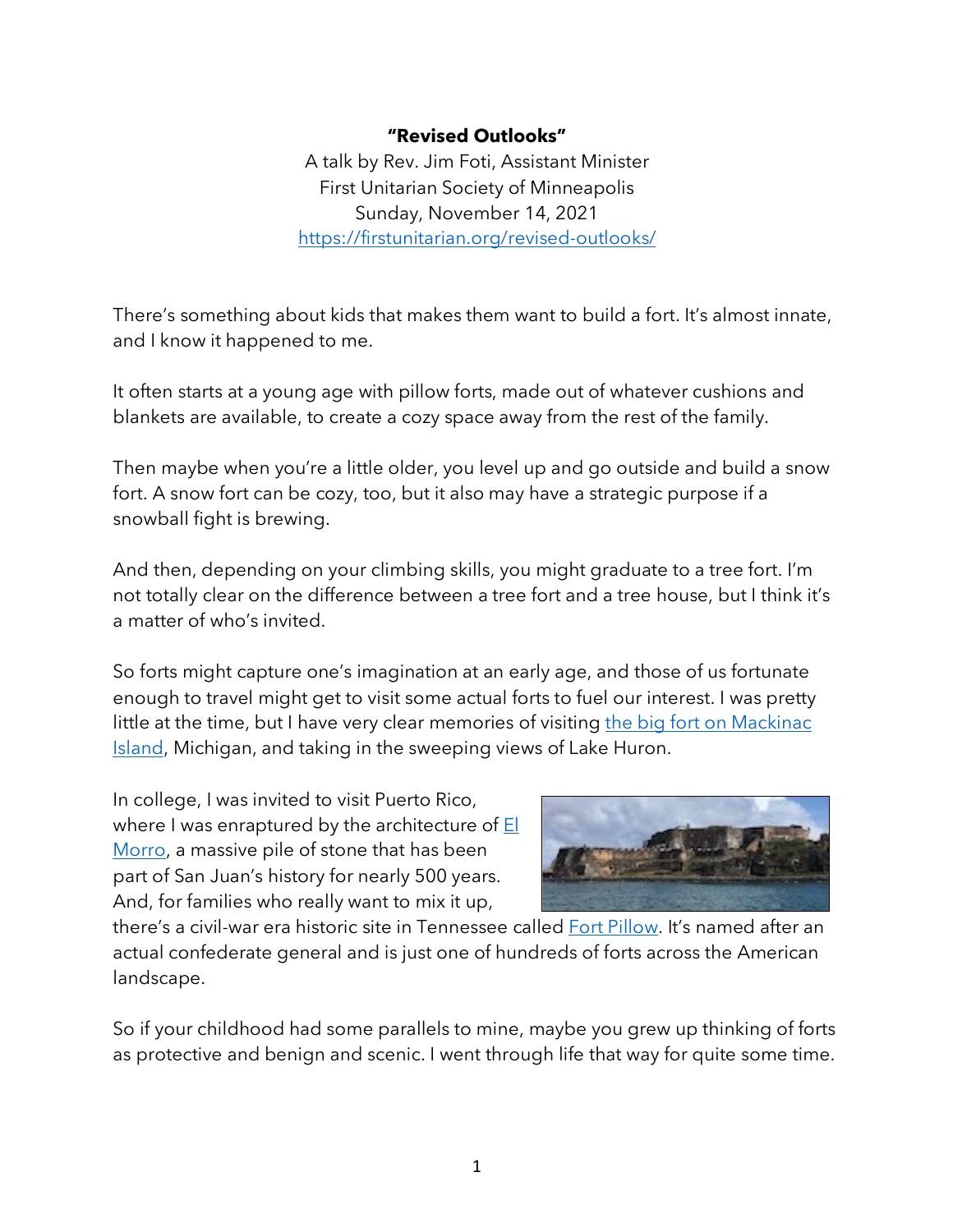I first visited Fort Snelling the same year I went to El Morro. I went in with a tourist's perspective and took in the period costumes and well-restored rooms. It wasn't until some years later that my view got complexified, when I better understood Fort Snelling's history in the colonizing of Minnesota. This picture is of a concentration camp for Dakota



people in the 1860s. Forts were protective all right, but they were quite selective in who they protected, and were dismal places for everyone else.

More recently, I was struck by a tweet from a website called The Decolonial Atlas, which has a very interesting collection of nontraditional maps. The website offered a map showing the locations of hundreds of forts across North America and made this comment: "Settlers live on a continent full of places named Fort, but refuse to admit that it's stolen land. Like, what do you think all those forts were for?" The answer of course is that conquering, killing, and confiscating were exactly what so many of the forts were for. That's hardly the benign view I grew up with, but it's a more wellrounded and fully honest perspective. And I'm grateful to have this more complex, more complete view of history.

But as we are seeing nationwide, not everyone responds to a revised historical outlook with gratitude, or even a matter-of-fact acceptance. Reality can be upsetting. And right now, around the country, there are many new laws going into effect to ban public schools from teaching ideas that cause anyone to "feel discomfort, quilt, anguish or any other form of psychological distress because of their race or sex." Some of the folks promoting these laws claim to be for small government, but they've taken to legislating which emotions are allowable in history class.

Our assembly theme this month at FUS is "Holding History," and the topic could hardly be better timed. History is a hot potato right now, hard for many to hold, and there's an organized assault on some of the facts that make up the true stories of our country. And our humanist and Unitarian Universalist values around facts and reason and inclusion call on us to pay attention – to pay attention and to take action on behalf of history and the many different kinds of people who created it.

How did we get here? Well, these troubled waters have a lot of tributaries. A main factor is that millions of Americans received truly terrible educations in American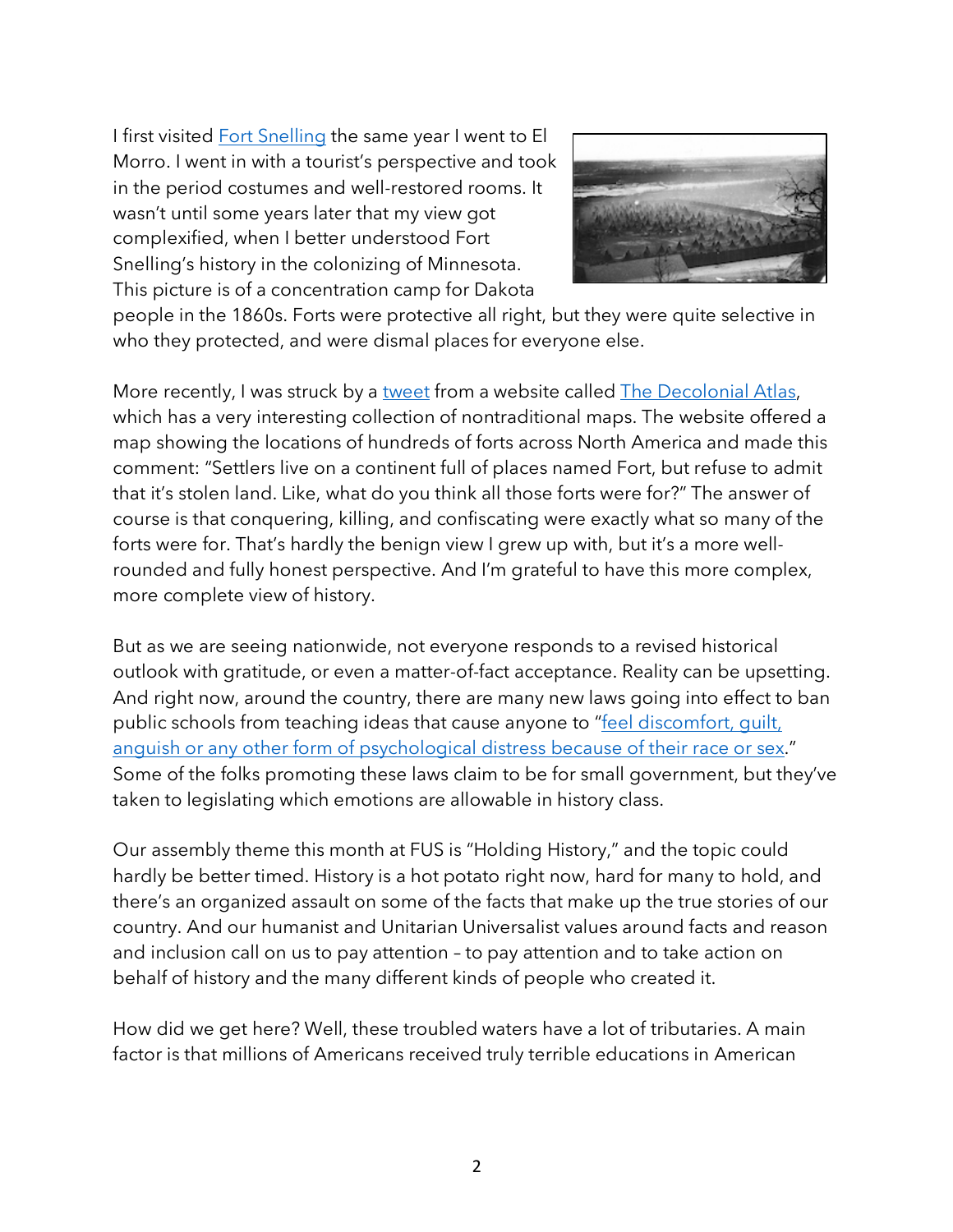history. No, not just boring history educations, like the famous depiction in "Ferris Bueller's Day Off," but instead egregiously inaccurate ones.

Would history books lie to you? Yes, they would, and they did. We are discovering more and more misrepresentations all the time.

This illustration is from the official state of Virginia history textbook from 1957. It shows a well-dressed man of African heritage and his family being greeted with a handshake on the deck of a ship by his new enslaver, by his owner. As anyone with a real history education can tell you, not a thing about this is realistic. The wordings in the book are equally outrageous, with sentences like this one: "A feeling of strong affection existed between masters and slaves in a majority of Virginia homes."



The book says that "many" enslaved people were taught to read and write, when the reality was that such teaching was illegal. And the book describes plantation life as "happy and prosperous" for all.

The textbook was written by politicians in the years after public schools and the military were officially desegregated, moves that freaked out white racists. This book's narratives are utterly farcical, and yet, this was the official history book in Virginia for more than twenty years. The lasting damage to the truth and to history is astounding, and it helps explain the huge gaps in racial understanding that we have today.

Of course, up here in the far north, it's tempting for us to roll our eyes at what was happening in the late Jim Crow south. But disinformation and whitewashing haven't been limited to a particular region.

For example, I and millions of American kids grew up on Schoolhouse Rock, the peppy little Saturday morning cartoons that offered lessons about grammar, science, and American history. Gen Xers and probably their parents can still sing these catchy ditties today. Schoolhouse Rock got the equivalent of billions of views in its day and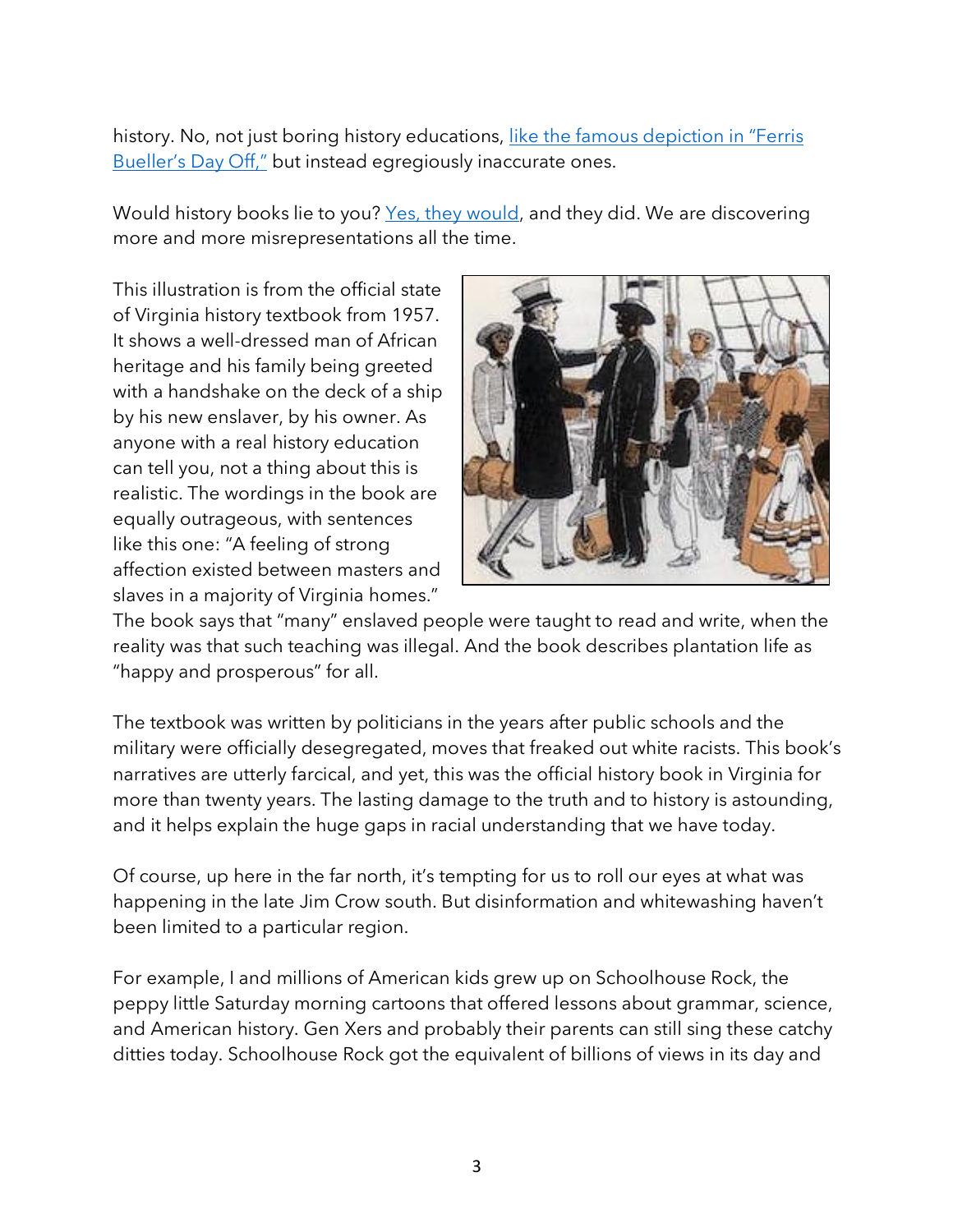helped countless kids learn their conjunctions and adverbs. But a few of these cartoons did not do us, or history, any favors.

The lyrics to one cartoon, called "The Great American Melting Pot," tell the story of American diversity entirely from the perspective of European immigration, which had peaked sixty years earlier. Unmentioned are the millions of people who already lived on this continent, or the millions more stolen from Africa, or the millions of immigrants who didn't come from Europe.

And the melting pot ideal of assimilation, the idea that immigrants from around the world blend into a single European-based culture, has long been out of favor, replaced with newer metaphors like a mosaic or even a salad bowl. But the idea of melting into an easy-to-digest sameness was reinforced for so long that it's hard to dislodge.

A second cartoon, called "Elbow Room," celebrates Manifest Destiny, the idea that whites were destined by God to take over the continent. This song makes reference to trampling down the wilderness and repeats the motto "In God we trust," and the whole cartoon would leave a kid to think that the land was devoid of humans prior to colonization. A blank slate, just waiting for new arrivals in need of more elbow room.

I don't mean to beat up on "Schoolhouse Rock," because overall, its cartoons did a lot of good, and even its creators said later that they would have left out the idea of Manifest Destiny. But as they were making "Elbow Room," a good question for someone to ask might have been "What do you think all those forts were for?"

So we have had all these visions of American history are comforting and comfortable to a shrinking majority. And they are deeply ingrained in the national psyche. Lots of kids who saw "Schoolhouse Rock" went on to study very little additional American history (or science or grammar, for that matter). And if they did pursue more history, they may well have gotten more of the same narrow perspective. So their personal outlooks never got revised.

These comforting perspectives can lead to a belief in a kind of baked-in benevolence. And people can get very upset when you tell them the world is not as benign as they have believed it to be.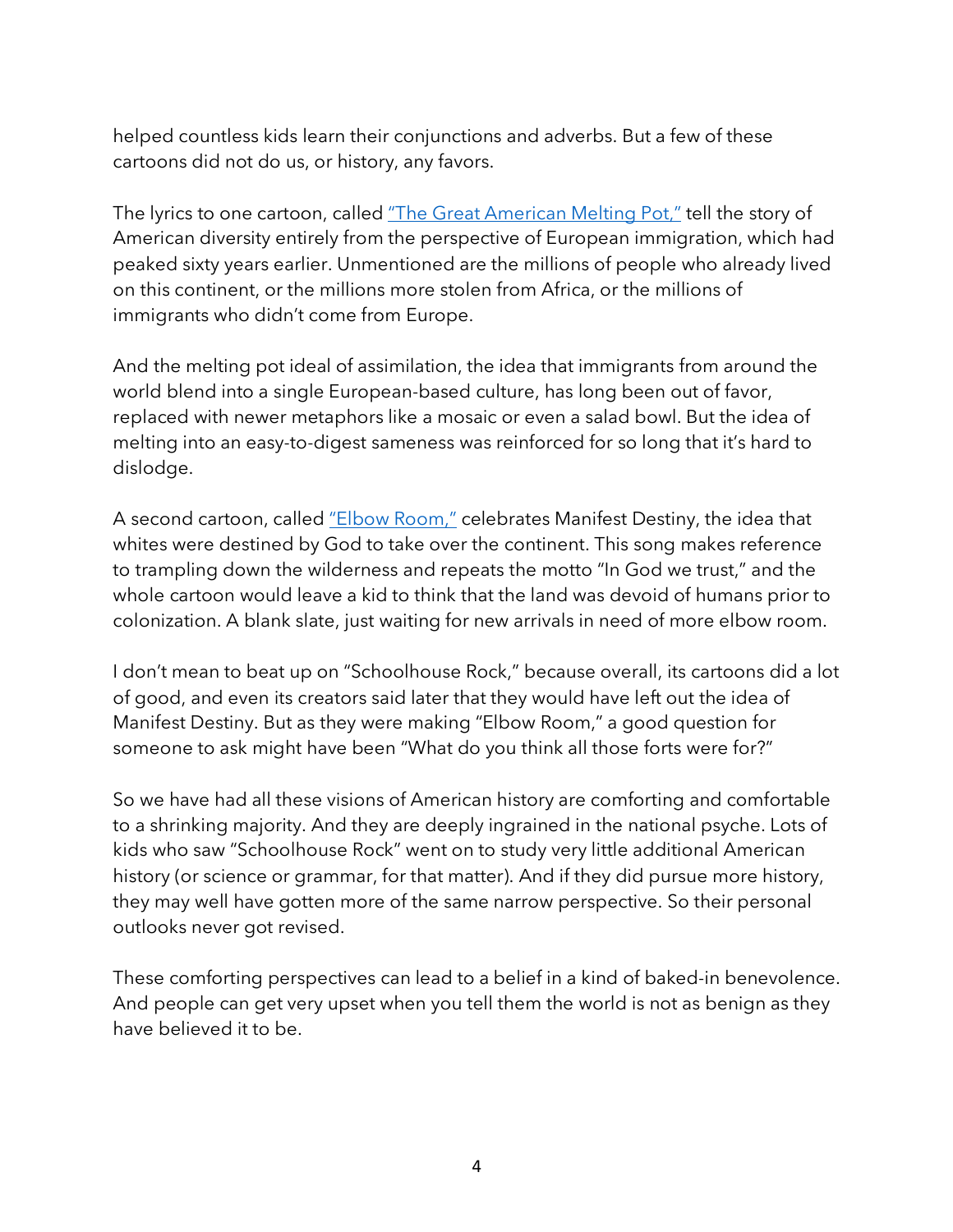Among scholars who study white supremacy culture, such as Tema Okun, this is known as the "right to comfort." The assumption is that those with power have a right to emotional and psychological comfort. As Okun puts it. "This assumption supports the tendency to blame the person or group causing discomfort or conflict rather than addressing the issues being named." Another way to look at it is that people get more upset about *hearing* that slavery was horrible than they do about the fact that the millions of lives were destroyed.

The poem we heard earlier, "Anger," by Lynn Ungar, captures what can happen to those whose comfort is taken away: "The world is not what you were promised… and you are being asked to care about suffering and danger that could break your heart if you let it in." Many people don't let it in, and get angry instead.

In a complicated way, all this reminds me of a song from the musical "The Wiz," the famous African-American version of the Wizard of Oz story. In "The Wiz," the Wicked Witch of the West character oversees a sweatshop, and she serves as a metaphor for slavery. And this witch, named Evillene, sings a lively song called "Don't Nobody Bring Me No Bad News." In the lyrics, she wakes up "already negative," so she doesn't need any more negative information, and if you want to be her buddy, those are rules. She even says she'll make you an offer you can't refuse if you bring her bad news. She threatens those who would tell her the truth.

She's a cartoonish character in the movie, but there are all kinds of real-life Americans with the same attitude, and making similar threats. These are the people who do not want facts or historical narratives that might cause them to "feel discomfort, guilt, anguish or any other form of psychological distress."

Unfortunately, proponents of white supremacy and authoritarianism find that there is much to gain politically by stirring up these sentiments. It worked in 1994, right before that year's midterm elections – there was a well-respected set of new federal education standards that became a political football and scared white parents around the country, and white people voting out of fear vote to the right. The same strategy is working right now at the local and state level with manufactured controversies about how racial history is taught and about the "freedom" to go without a mask. But as we know from covid-19, bad news that doesn't go away when you deny the facts; in fact, the opposite happens – the crisis is magnified.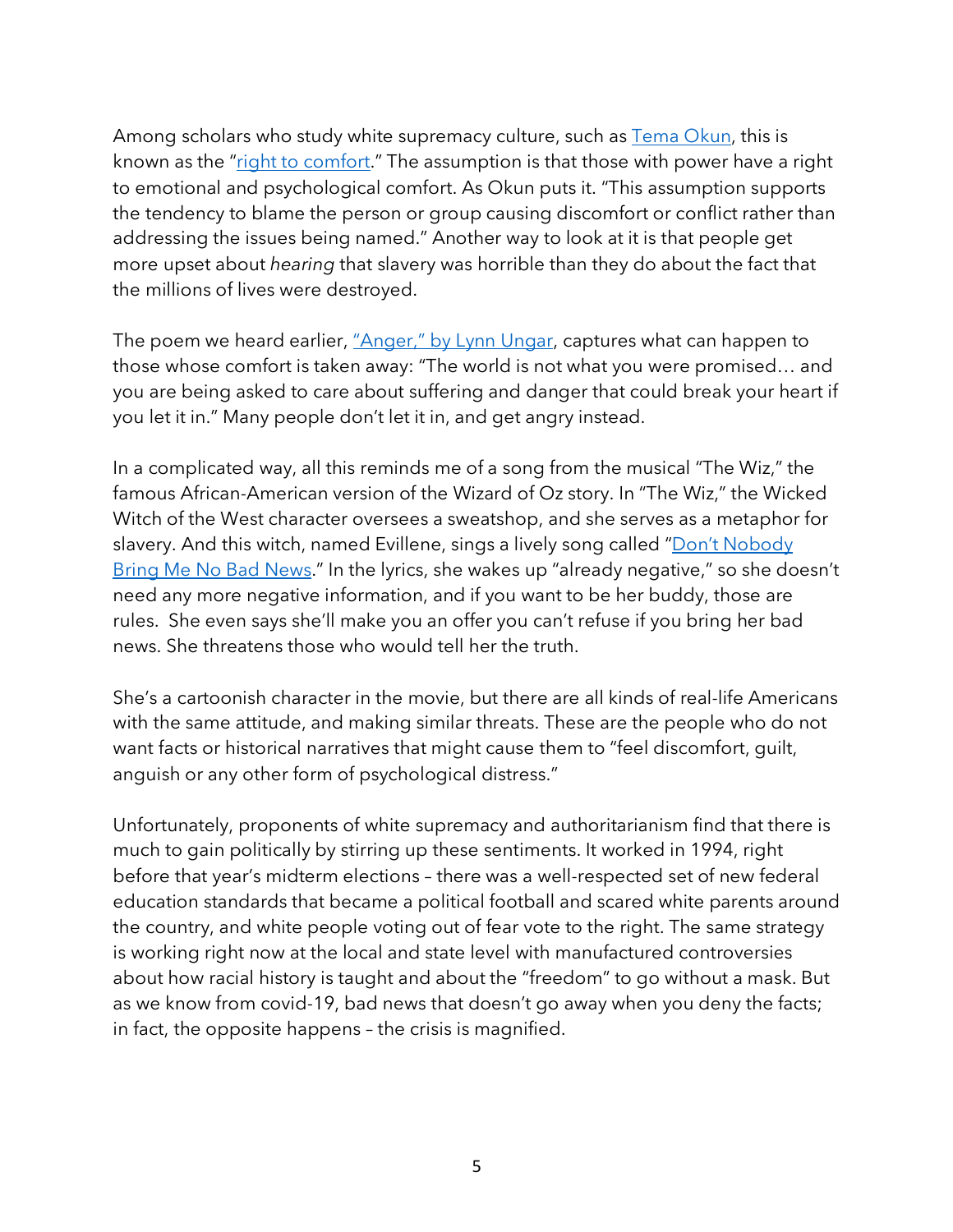History and facts clearly are suffering in the public square. Fortunately, the degree of suffering varies from square to square, and there's actually some good news these days if you look.

First, here in Minnesota (and actually in lots of areas), extremist, anti-science, antiliterature, anti-learning-about-race candidates pretty much lost their efforts to take over school boards. We've had contentious public meetings and *large numbers of* elected officials resigning or not running again, but fact-based candidates mostly prevailed.

This is something definitely worth celebrating. At the same time, those of us with level-headed school boards shouldn't get too comfortable, because a lot of the shenanigans we see around the country happens at the state level. The state level is where that horrible Virginia textbook was created, and state legislatures are passing those laws that ban teachers from talking about anything that might cause discomfort or distress. So if you're happy with how your school district approaches history and race, and if you don't want to see your local officials overruled, you'll want to pay close attention to next year's legislative and statewide elections and support candidates who share your values.

Local officials who are bravely doing the right thing are just some of the people doing good work these days. Recently, I found myself inspired by the story of someone who I would never have imagined existed: the inspiration came in a Wired magazine article about a Wikipedia editor. No one will probably ever make a blockbuster movie about a Wikipedia editor, but this person is a hero nonetheless.

As you may know, Wikipedia is an enormous online encyclopedia that is written and edited mainly by volunteers. And until I read the Wired article, I wasn't aware that people sympathetic to Nazis had been influencing some of the Wikipedia pages about World War II. They were inserting phrases that glorified Nazi officers and minimized some of the horrors they committed. And these editors were doing so by citing questionable sources or offering pure hearsay.

Enter Ksenia Coffman, who grew up in Soviet-era Russia. Coffman has little patience for disinformation, and so she has worked since 2015 to scrub rubbish from Wikipedia. In the past several years, she has made 97,000 edits and created more than 3,000 Wikipedia pages. And she keeps watch over 2,000 articles, getting a notification every time someone makes a change, so she can check it out and prevent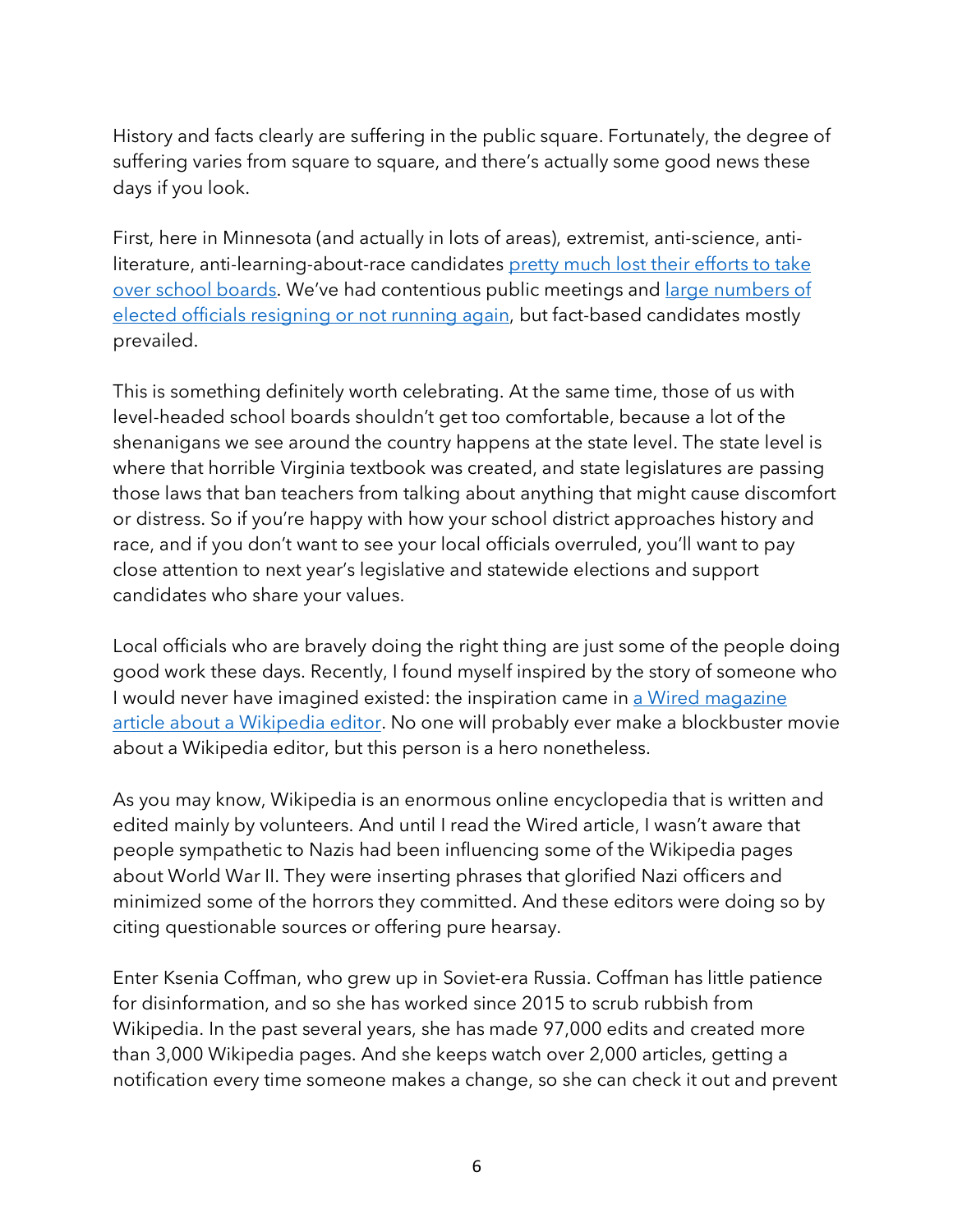backsliding. Like those school board members holding the line, Coffman could be doing literally anything else in the world with her free time, but she's choosing to take care of history and the truth.

And historians of all kinds continue to do an incredible job of broadening the stories. This work of expanding the narratives beyond the conquests and political acts of white male leaders blossomed in the 1960s, with the rise of African-American history and women's history. And these large-scale expansions continue in journalism and academia.

You may have heard of a newly published book called "The Dawn of Everything: A New History of Humanity," by David Graeber and David Wengrow. The authors take issue with the normally accepted timeline of human history – that we went from hunter-gatherers to agriculture to hierarchical city-states. They argue that things were not nearly so linear, that humans were not merely carried along by technological and ecological trends but made all kinds of choices about how to organize their societies. We don't have time this morning for me to read you the book's 700 pages, but I want to briefly share a couple of narratives.

One is about *Cahokia*, the once-great city that existed not far from where St. Louis is today. I've mentioned Cahokia before, and I finally got to visit just a few weeks ago. Cahokia was a prosperous but authoritarian society that existed for about 300 years before abruptly collapsing in the 1300s. Various theories for its demise have included a shift in climate or poor agricultural practices. But



the authors of the book float an entirely different reason: maybe people left because they didn't like it. Maybe they didn't like living under tyranny and violence and decided to ease on down the road.

It's amazing how we dehumanize our long-ago ancestors into passive creatures, when they were fully capable of making choices, just like us. Right now, the population of the city of St. Louis is one-third of what it was in 1950 – if modern people can relocate because they wish to live differently, why wouldn't earlier humans do the same?

A second narrative from the book is an even bigger upending.